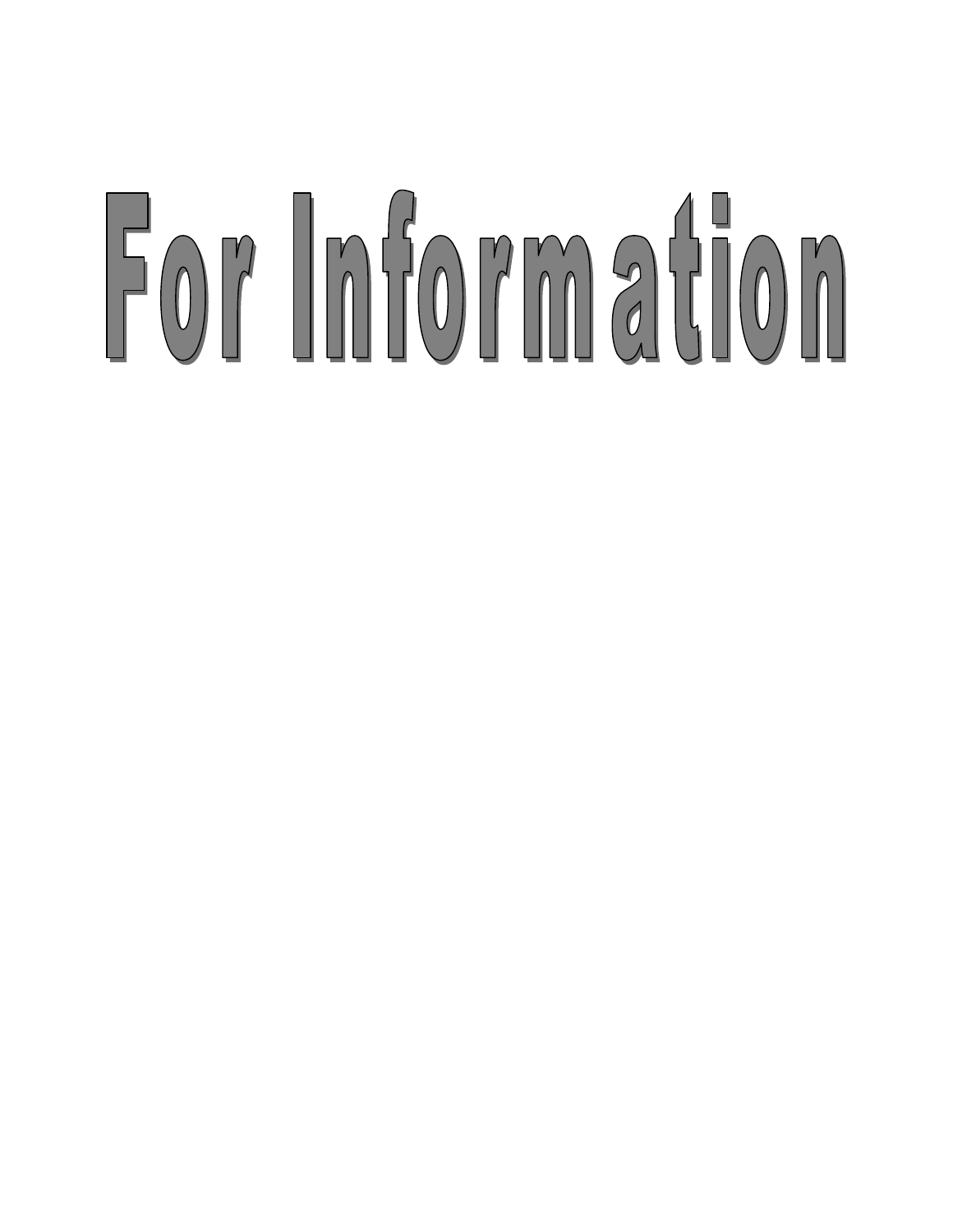# **The Brown Act and the Perils Of Electronic Communication**

bu Kara Ueda

Technology makes it easy to unintentionally violate California's open meeting law. 

Local public officials are often frequent and zealous users of technology and social media. Given the rapid speed with which people can now send e-mails and text messages and post comments online, a casual e-mail conversation between two city council members or an offhand comment on a newspaper website may quickly and inadvertently turn into a "meeting" under the Brown Act.

#### **About the Brown Act**

Most members of legislative bodies (including city councils, commissions, boards and committees) soon learn upon taking office that a quorum of their membership may not meet to discuss official business unless the meeting complies with the Brown Act. Often referred to as California's open meeting law, the Brown Act provides that members of a legislative body may hold a meeting when a majority of them - at the same time and place - "hear, discuss, deliberate or take action on" an item within their subject matter jurisdiction.

To hold a lawful meeting under the Brown Act, a local agency must, among other things, provide public notice about the meeting for a certain time period and ensure that the public can access the meeting. Thus, if a city council (for example) has five

members, three of the five may not meet at a restaurant to discuss city business unless the city has posted public notice about the meeting and otherwise complies with the Brown Act.

The Brown Act does not prohibit individual members of a legislative body from separately providing their own comments and opinions about a matter. A commissioner may write a newspaper editorial about an item the commission approved, and a city council member may give a speech or tweet about local projects under way in the city. Nor does the Brown Act prohibit "one-way" communications where, for example, a city manager transmits a communication to the entire council by e-mail. The "passive receipt" of a document by public officials is different from a commission's or city council's collective action or discussion.

continued

Kara Ueda is a partner with the law firm of Best Best & Krieger, LLP, and can be reached at <kara.ueda@bbklaw.com> or  $(916)$  551-2822.

#### **About Legal Notes**

This column is provided as general information and not as legal advice. The law is constantly evolving, and attorneys can and do disagree about what the law requires. Local agencies interested in determining how the law applies in a particular situation should consult their local agency attorneys.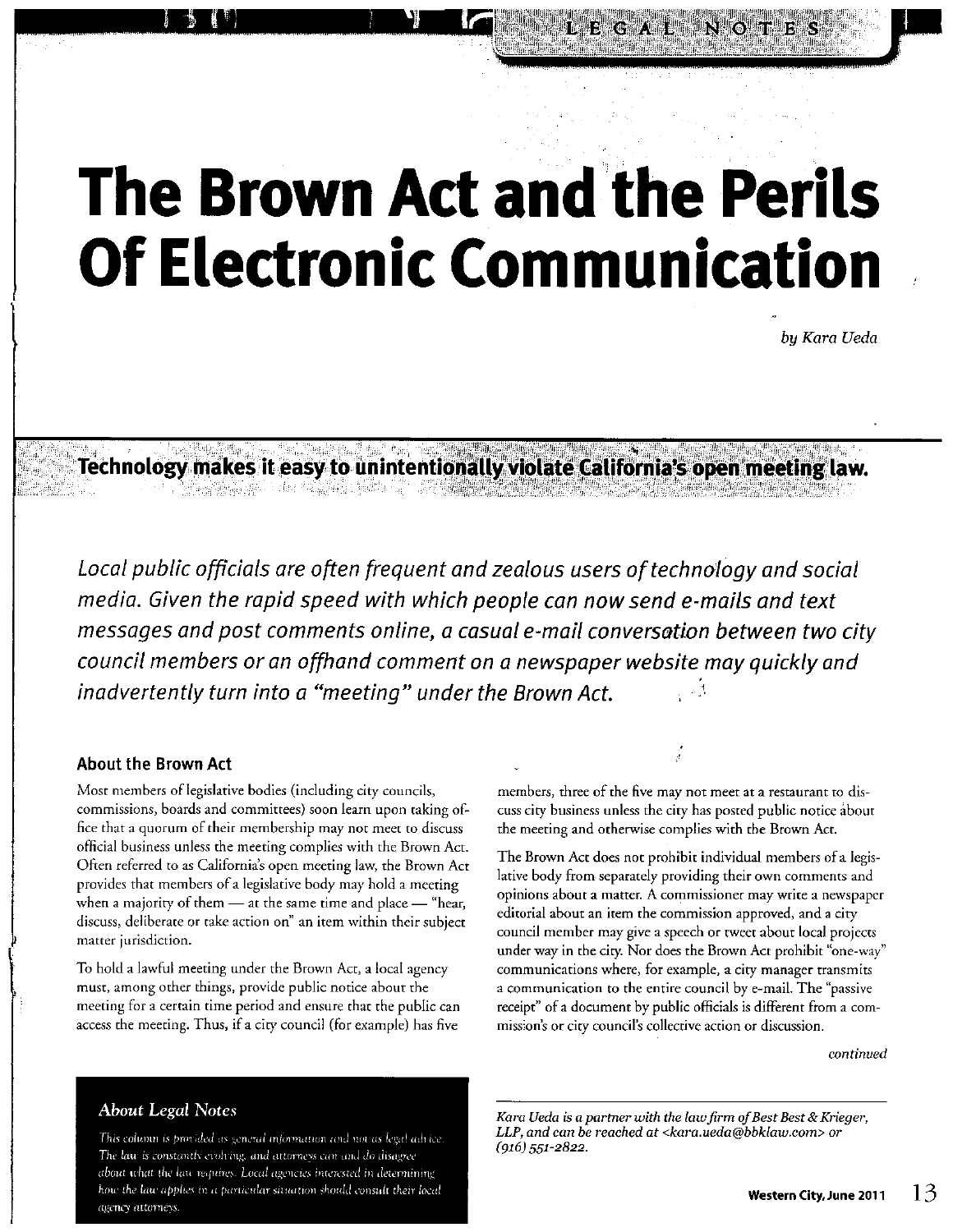The Brown Act and the Perils of Electronic Communication, continued

#### **More Resources Online**

For additional related sources, read the online version of this article at www.westerncity.com.

#### An In-Depth Guide to the Brown Act

The League publishes a guide to the Brown Act for the non-lawyer, which is updated periodically. Open & Public IV: A Guide to the Ralph M. Brown Act is available free online at www.cacities.org/opengovernment.

#### **E-Mail Exchanges May Constitute Serial Meetings**

Similarly, the Brown Act prohibits public officials from doing in successive steps what they cannot do in one step. More specifically, the Brown Act provides that a majority of a legislative body may not use any series of communications, either directly or through intermediaries, to discuss, deliberate or take action on any item of business that is within the legislative body's subject matter jurisdiction. Serial meetings typically occur by either a "hub and spoke" or a "daisy chain" meeting.

#### **Hub and Spoke Meetings**

A hub and spoke meeting occurs when one person acts as the center and communicates with members of the legislative body. For example, Council Member Newman cannot call Council Member Oliver to discuss an item of city business and then call Council Member Peoples to discuss his conversation with council member Oliver. In this meeting Council Member Newman was the hub, and the other two council members were the spokes. Hub and spoke meetings may also occur by e-mail if the individual members e-mail each other instead of calling.

## Technology that thinks like you do.

It's solutions that empower. It's service that excels. It's a team that's walked in your shoes and seen things from your vantage point. It's a company committed to being the largest software provider solely dedicated to the public sector, it's Tyler. Where we don't just make technology that works for you. We make technology that thinks like you. To learn more. visit us at tylertech.com or email us at info@tylertech.com.

Empowering people who serve the public

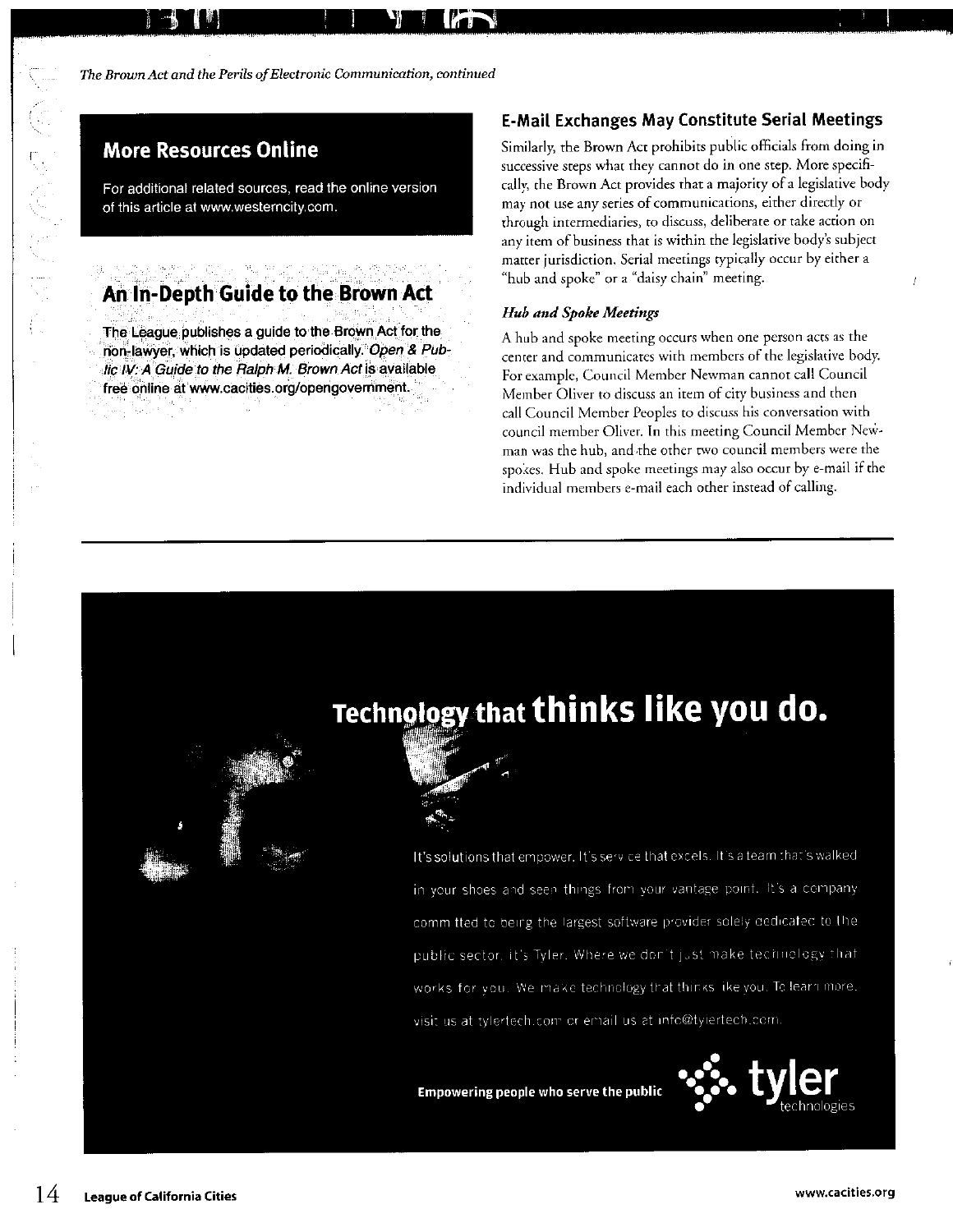#### **Daisy Chain Meetings**

A serial meeting may also occur if Council Member Newman calls Council Member Oliver to discuss an item of city business, and then Council Member Oliver calls Council Member Peoples to discuss the same thing. This type of communication is also called a daisy chain meeting. This type of meeting is particularly likely to occur by e-mail due to the ease of forwarding e-mails.

 $\mathbb{I}_q^*$ 

#### **Serial Meetings in Cyberspace**

The Internet provides numerous opportunities for local officials to post their thoughts and opinions about city issues. Local bloggers report on city news and sometimes provide a running commentary of council and commission meetings as they hap-

pen. And most newspapers have websites where members of the public can - and frequently do - comment on the articles. When these entries or articles are especially timely or controversial, they practically invite comments by interested residents and local officials.

As of this writing, no court has specifically ruled on the intersection of comments posted on the Internet and the Brown Act's requirements. However, the same serial meeting rules that apply to e-mail may likely apply to other online conduct such as commenting about online news stories.

The potential danger with the online world is the speed with which

a simple comment on a blog, a Facebook status update, a photo or newspaper article may rapidly become a discussion about city business by a quorum of the legislative body. For example, a local blogger may post an entry about an upcoming planning commission agenda item. Proponents and opponents both weigh in on the blog comments. A planning commissioner reads the entry and also posts a comment about the item. A second planning commissioner also decides to post a comment, and then a third planning commissioner responds to the first two commissioners.

#### **Looking for Footnotes?**

A fully footnoted version of this article is available online at www.westerncity.com.

The potential danger with the online world is the speed with which a simple comment on a blog, a Facebook status update, a photo or newspaper article may rapidly become a discussion about city business by a quorum of the legislative body.

Thus, a discussion among the three of them ensues electronically on the Internet.

Did the planning commissioners violate the Brown Act? At first glance, it may seem that the planning commissioners did not violate the Brown Act if the blog is available for any member of the public to read. The planning commissioners may believe that basic open government principles were followed because they were not trying to have a secret meeting to discuss official business, and anyone could read their electronic conversation. But the planning commissioners also did not have their electronic conversation pursuant to a noticed meeting under the Brown Act. Instead, they used a series of communications to discuss and deliberate on an item within their subject matter jurisdiction.

> The sheer openness of a conversation is not the critical factor under the Brown Act. For example, the three commissioners could have instead met in one of their living rooms and live-streamed their conversation on the Internet as it was occurring. That video would also be public and available for everyone to see and possibly to comment on as it was happening. This in-person living room conversation about city business, though, would not comply with the Brown Act.

捏 In addition, an issue may raise particular legal and practical sensitivities where any type of comment may not be wise. For example, if a local agency will consider a matter where a person is owed certain due process rights or if an agency is

involved in pending litigation, local officials should first contact their city attorney for advice on whether they should be making any type of comment, regardless of the forum or medium. These considerations are separate and apart from Brown Act issues.

#### Conclusion

Stanley (1995)<br>Stanley (1996)<br>Bibliother (1996)

While the use of new technology offers important advantages in keeping individuals up to date and informed, the speed with which messages may be sent and comments posted can have drawbacks if public officials inadvertently find themselves in the midst of an e-mail conversation or conversation thread with other members of their commission or city council. The law may eventually catch up to the current technology, but until it does public officials should continue to abide by the general Brown Act principles regardless of whether the communication is in person or online. A